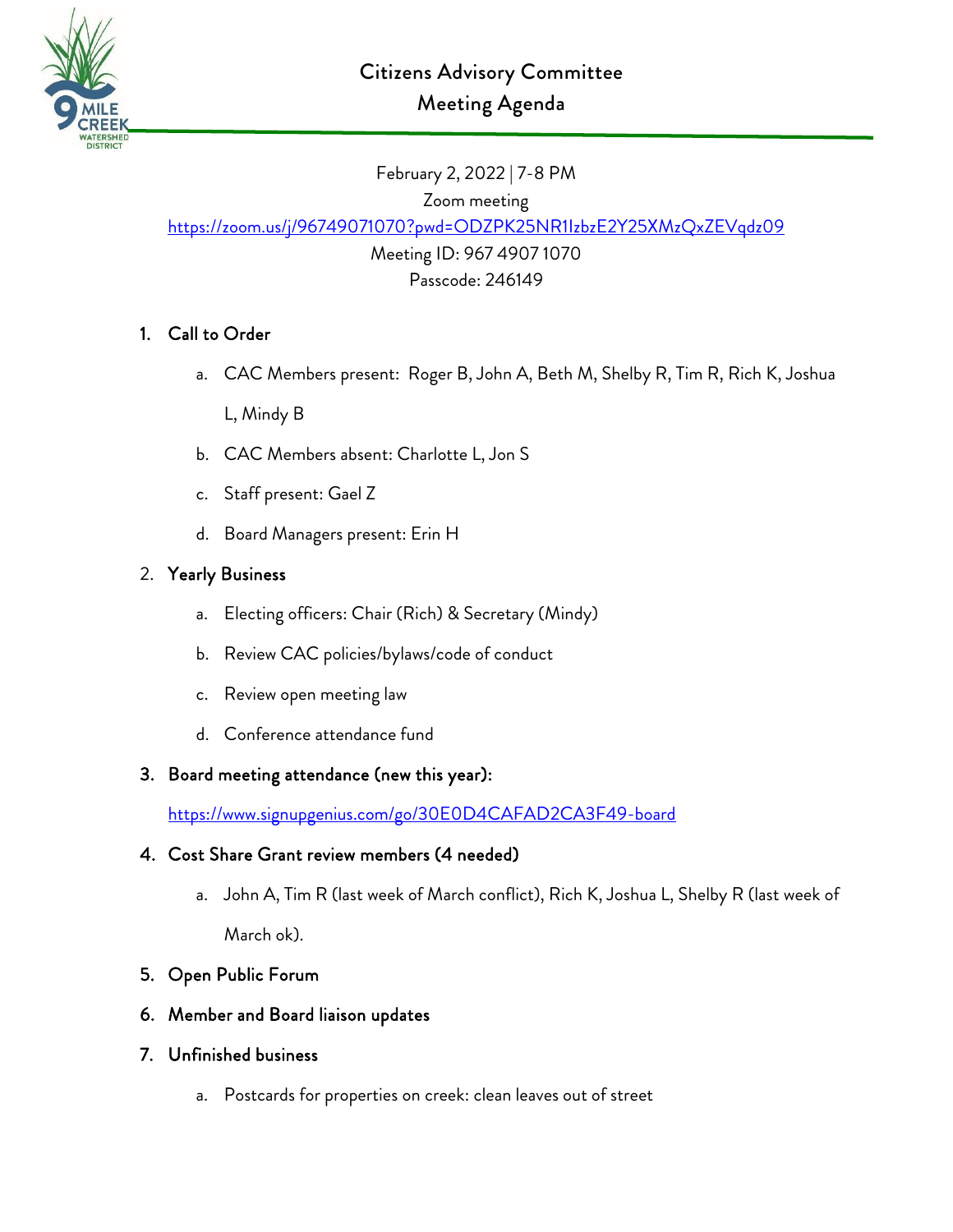

- b. CAC members help address them
- c. Does the city clean them first? Coordinate with street sweepers
- d. "Don't blow leaves into the creek" "don't blow grass clippings into the creek"
	- i. "Want to be a good steward? Keep leaves and clippings out of the creek"
	- ii. Keep the leaves in your yard, mulch the leaves in place (or compost)
	- iii. Leave the leaves
- e. Reminder of what TO do, instead of what NOT to do.
- f. Roger, Mindy, John for design
- g. Tim production (class could help write messages)

### 8. Project Updates-postponed

- a. Lynmar Basin project-Public meeting March 3
- b. South Fork Stabilization Project-Board is discussing the initial assessment of the south fork of the creek, and will continue discussing it at future meetings.

### 9. Education Program Updates

- a. Banner up will be used at tabling events starting in March or April
- b. Trail map being printed and will be available in March at Discovery Point, or by mail if requested
- c. Spring and summer programs being scheduled—check the website or social media in the coming weeks for dates and topics

### 10. Professional Development Reports-postponed

a. Reports from MAWD

#### 11. Adjourn

CAC meetings: every other month, first Wednesday from 7-8 PM on Zoom until further notice.